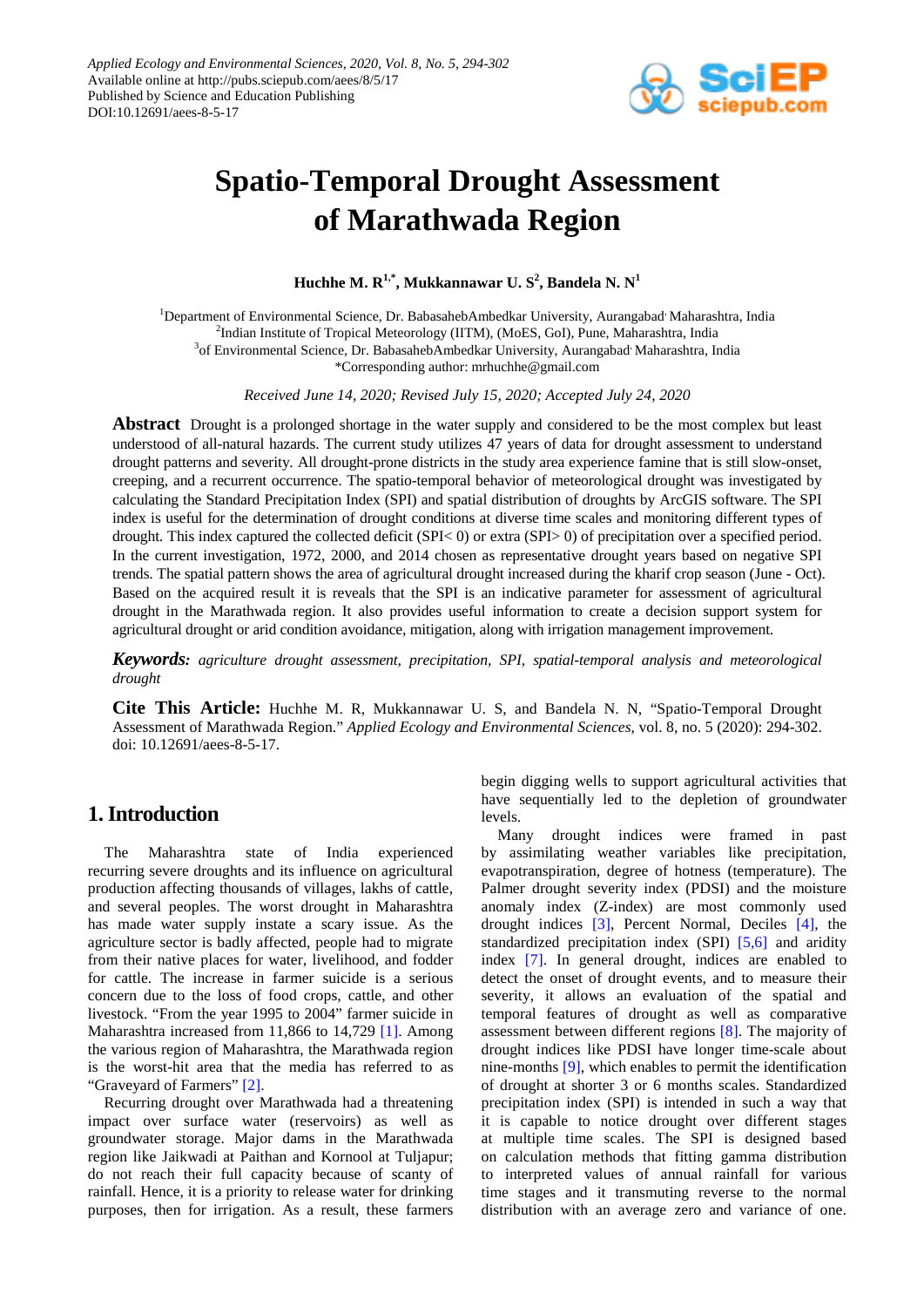For example, SPI of 1 month for december signifies standard deviation in rainfall of december only; SPI for 3 months of december represents the standard deviation of precipitation totals of december and the earlier two months. The positive and negatives values of SPI show that the higher than average precipitation and lesser than the average precipitation respectively. SPI is calculated by standardizing the possibility of measured precipitation for any period. In context to the agricultural interests, the SPI index (weekly or monthly) is applicable whereas, a longer period SPI is water management purpose [\[10\].](#page-7-8) The significance of calculating one-month SPI in the application of soil moisture measurement, three months for cyclical estimation of rainfall, and six and nine-months SPI for understanding the trend of precipitation [\[11\].](#page-7-9) Even though it is very relative drought assessment index, the SPI has been used in Turkey [\[12\],](#page-7-10) Argentina [\[13\],](#page-7-11) Canada [\[14\],](#page-7-12) Spain [\[15\],](#page-7-13) Europe [\[16\]](#page-7-14) and India [\[17\]](#page-7-15) for real-time monitoring or retrospective analysis of droughts.

SPI calculation is based on meteorological variable parameters, which are often called as meteorological indices to assess meteorological drought. Although the meteorological indices can emulate the features of drought at approximate level, the agricultural drought often has a time-scale of 3-6 months after meteorological drought [\[18\].](#page-7-16) Analyzing the spatio-temporal pattern of meteorological drought and its impact on agricultural production could provide a better understanding of effective characteristics of drought in Marathwada region. The SPI has probable to detect and depict drought episodes worldwide, the present study was focused on studying the usefulness of the SPI in the assessment of drought events in eight districts of Marathwada region, Maharashtra, India.

## **2. Study Area**

The study was carried out in Marathwada (Semi-Arid region) of Maharashtra State, located in western India, lies to the west of the Vidarbha and east of Khandesh regions of Maharashtra between 17°35" to 20°30" N latitude and 74°00" to 79°12" E longitude (Figure 1). It comprises 8 districts with a total geographical area of 64,590 km2. Marathwada is affected by frequent anomalies in precipitation during the Monsoon season, which accounts for almost 80 percent of the annual precipitation. The annual precipitation of the study area is 882 mm [\[19\].](#page-7-17) Nearly three-quarters area of the study region is used for agricultural purposes hence natural calamities like drought are having a significant impact on the farmer's livelihood. According to government records, 422 farmers in Marathwada committed suicide in 2014 [\[20,21\].](#page-8-0) This was because of their inability to bear crop losses and a financial quandary made acute by water scarcity and an agrarian crisis. Among 422 suicides the 252 cases were due to unable to repay the agricultural loans because of uncertainty and unseasonal rainfall in the study area. There have been more than 117 farmer suicides in the first two months of 2017 [\[22\].](#page-8-1) According to a study by IIT Bombay, severe or extreme droughts have regularly occurred in major portions of Marathwada, in the last few decades. [\[23\].](#page-8-2) The majority part of the study area falls under the Godawari and Krishna river basin. The study area comes under the rain shadow region having 700mm annual mean rainfall, whereas, like a Beed district is reported 600 mm rainfall. Apart from the Godavari, no major river originates or flow through Marathwada except rivers like Purna, Shiva, Dudhna, Velganga, Sindhphana, Bindusara, etc. These are modest rivers, which carry little water as the harsh summer approaches.



**Figure 1**. Land use and District Location map of Study Area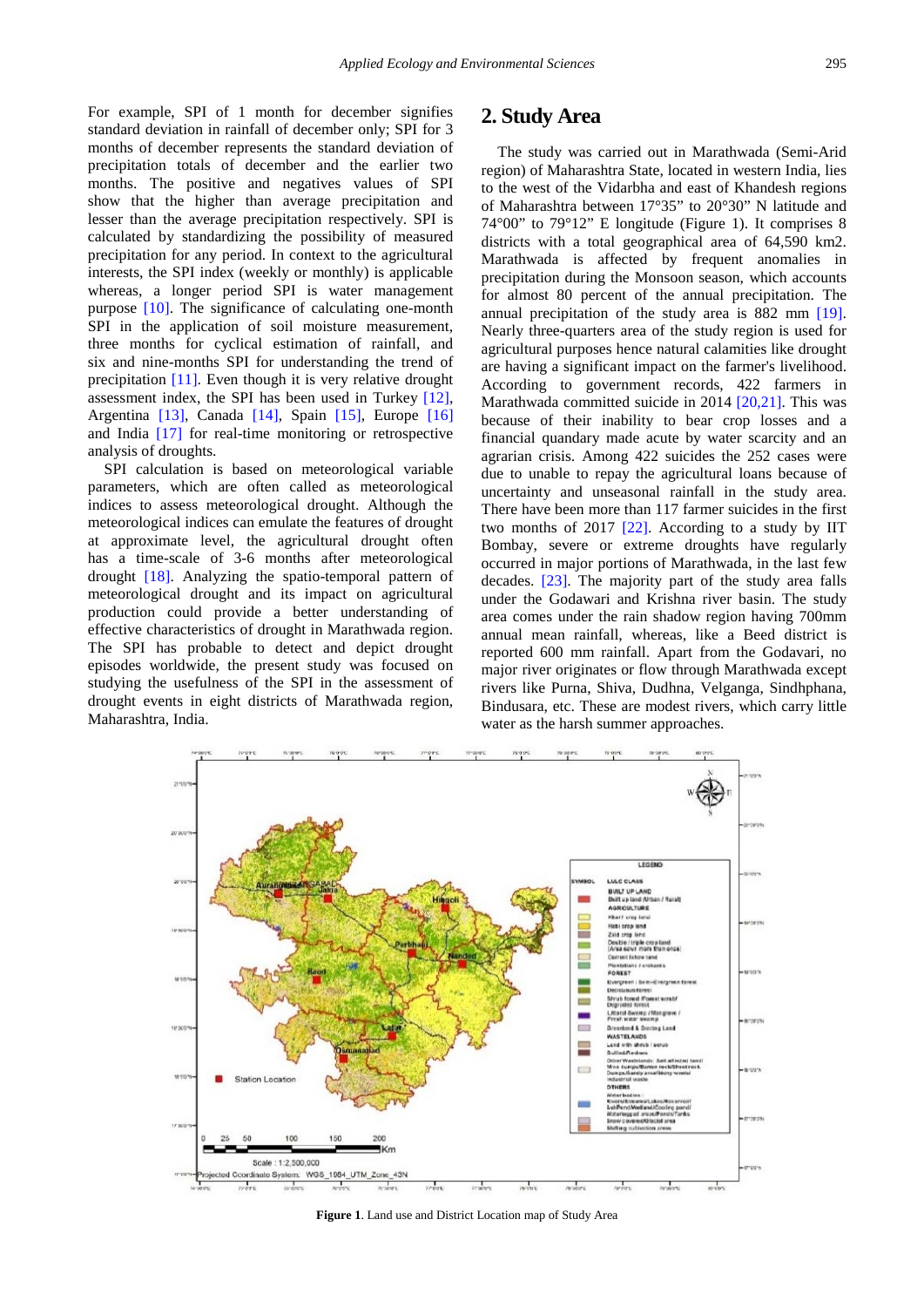

**Figure 2.** Digital elevation model (DEM) and location of meteorological gauging station in Marathwada

# **3. Materials and Methods**

## **3.1. Data Description**

## **3.1.1. Precipitation and Agriculture Production Statistics**

Rainfall data were derived from monthly rainfall measurements for a period of 45 years (since 1970). These monthly rainfall data were used to compute the SPI for each station of Marathwada. The rainfall data were collected and compiled from various sources such as the Open Government Data Platform [\[24\],](#page-8-3) India Meteorological Department [\[25\],](#page-8-4) and Agro-Meteorological Department, Vasantrao Naik Marathwada Krishi Vidyapeeth, Parbhani. The geographical coordinates of these stations were used to create a map of rain gauge stations using ERDAS Imagine software (Figure 2).

The historical crop statistics for cereals and pulses grown during crop season was obtained from the Department of Agriculture, Government of Maharashtra [\[26\].](#page-8-5) These statistics were used to compute the crop production of the crop season for 1970-2015.

## **3.1.2. Agriculture Production Data**

The major crops (Tur,bajra, cotton-lint, green gram, soybean, urad, wheat, sunflower) of three cropping seasons viz. Kharif, Rabi, and zaid data are collected from [\[24\]](#page-8-3) and State Agriculture Department [\[26\].](#page-8-5) The unit of production data is measured in a ton in this study. In addition to that, The Area (Hector unit) for all eight districts (Aurangabad, Beed, Hingoli, Jalna, Latur, Nanded, Osmanabad and Parbhani) of semi-arid Marathwada region, Maharashtra.

## **3.2. Methodology**

#### **3.2.1. SPI algorithm and Interpretation**

The meteorological analysis consisted of computing the SPI, which was based on the long-term monthly precipitation record (1970-2017). The SPI is a dimensionless index, where negative (-) values represent dry conditions and positive (+) values indicate wet conditions.

Conceptually, SPI is equivalent to the Z-score used in statistics and is formulated as,

$$
SPI = \frac{X_{ij} - \mu_{ij}}{\sigma_{ij}} \tag{1}
$$

Where, SPIij is the SPI of the  $i<sup>th</sup>$  month at  $j<sup>th</sup>$  time-scale;  $X^{ij}$  is rainfall total for the i<sup>th</sup> month at j<sup>th</sup> time-scale  $\mu^{ij}$  and σ ij are long-term mean and standard deviation allied with an i<sup>th</sup> month at the j<sup>th</sup> time-scale. Since precipitation has a skewed distribution, the precipitation data are first transformed to a more normal or Gaussian distribution, and then calculated in a manner as demonstrated in Equation 1. Calculation of SPI normally based on the typical length of time (1, 2, 3, 6, 9, 12, 24 and 48 months of total precipitation) and directs how precipitation for an exact period compares with the complete record (possibly 25 or 50 or 100 years) at a given station. SPI at different time scales (1 or 3 months SPI) of a particular month represents a deviation in precipitation totals for the same month and current plus previous two months respectively. Based on SPI values a drought event occurs when index moving towards the intensity of -1.0 or lower. While positive SPI intensity value indicating the ending of the drought event. Continuity and progress of each drought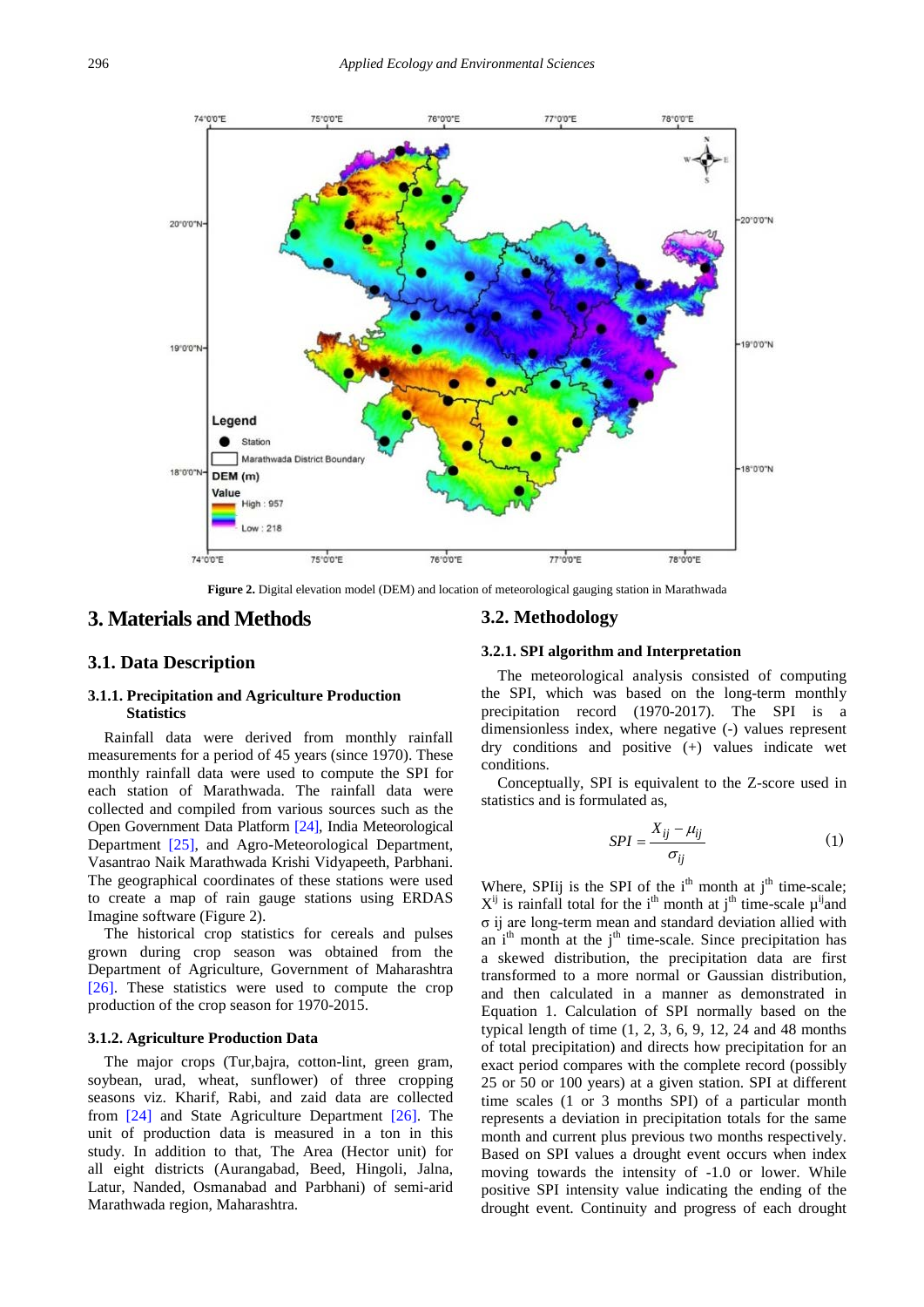event will be governed by the intensity of every month that the event continues.

Drought magnitude is the positive sum of the SPI for each month during the drought event [\[27\].](#page-8-6) The SPI can monitor drought on multiple time-scales. It is usually figured with five successively time scales, i.e. 1-, 3-, 6-, 9-, and 12-months, but the index is flexible concerning the period chosen. Which depends on the amount of information needed by the researcher. Moreover, being a standardized index, the SPI is particularly suited to compare drought conditions among different periods and regions with different climatic conditions. Monthly rainfall is not usually distributed, so the transformation is done by the derived SPI values that follow the normal distribution. The standard deviation of observed values of SPI would diverge from the long-term mean, for a normally distributed random variable [\[28\].](#page-8-7) One interpretation of the resultant values is presented in [Table 1.](#page-3-0)

**Table 1. Classification of drought conditions according to the SPI**

<span id="page-3-0"></span>

| <b>SPI</b> Values | Classification       |  |
|-------------------|----------------------|--|
| $2.0+$            | <b>Extremely Wet</b> |  |
| 1.5 to 1.99       | Very Wet             |  |
| 1.0 to 1.49       | Moderately Wet       |  |
| $-0.99$ to $0.99$ | Near Normal          |  |
| $-1.0$ to $-1.49$ | Moderately Dry       |  |
| $-1.5$ to $-1.99$ | Severely Dry         |  |
| $-2.0$ and Less   | <b>Extremely Dry</b> |  |
|                   |                      |  |

#### **3.2.2. Precipitation Data Processing**

The 3-months SPI was calculated for rainfall stations of the study area using monthly rainfall data of the Kharif crop-growing season (June-October) from 1970 to 2017. The threshold for indicating the severity of meteorological

drought based on SPI has been adopted from [Table 1.](#page-3-0) The different classes used for the reclassification of the SPI maps.

Previously, the SPI values were interpolated by kriging considering grid size of 8 km. The kriging method provides optimal spatial evaluation both for drought and flood [\[29\].](#page-8-8) In the present work, an interpolation by ordinary kriging did not give appropriate results. So, no particular semi-variogram model parameters could be recognized due to least number of rainfall measure stations.

Therefore, the most commonly used method, inverse distance weighted (IDW) was chosen to interpolate the SPI values. The IDW assumes that things are close to one another are more similar than those farther apart. It means rainfall or its derived amount at any desired location is interpolated from the given data using weights that are based on the distance from each rainfall gauge and the desired location [\[30\].](#page-8-9)

This approach produces a smooth surface of rainfall and the interpolation of SPI datasets was performed by the IDW function in-built within ArcGIS 10.2 software.

The interpolated maps have been reclassified into different drought severity classes in [Table 1.](#page-3-0) The 3-months precipitation SPI interpolated data during the 1970-2017 period were used for assessment of drought and the growth of agricultural production during the selected dry and wet year. For each of 45 years (1970-2017) the interpolated 3-months SPI of rainfall has been categorized into the different categories of drought. The resultant maps were added to obtain the frequency of drought occurrence over a period of 45 years (1970-2017). Three model years for drought (1972, 2000 and 2014) along with wet conditions (1983, 2005 and 2016) have been chosen to present the drought severity classes in these two different conditions.



**Figure 3.** Spatial forms of 3-monthsSPI over 3 months during drought Year (1972, 2000 and 2014)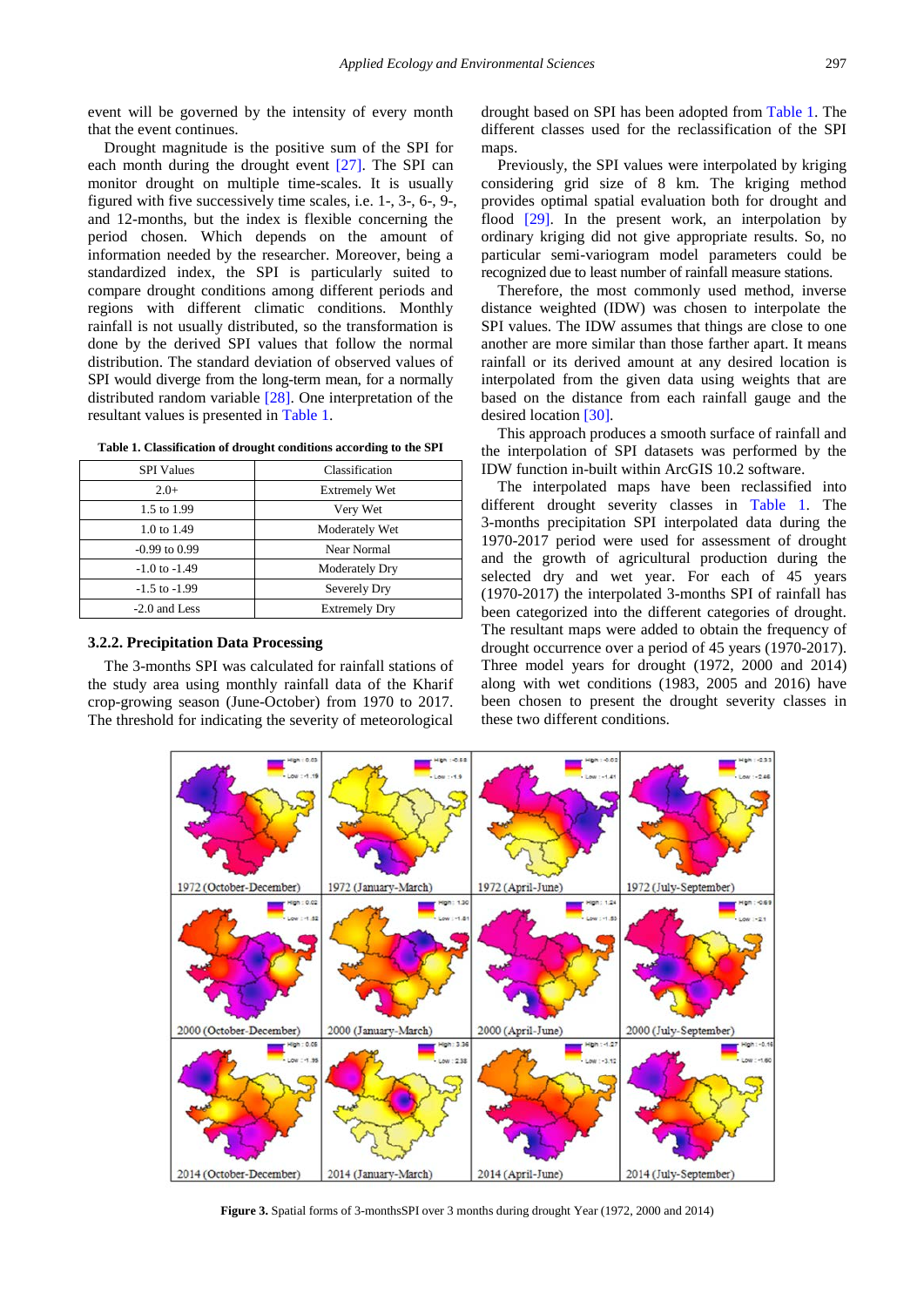

**Figure 4.** Spatial forms of 3-months SPI over 3 months during wet Year (1983, 2005 and 2016)

**Table 2. Crop area and production assessment of the study area**

<span id="page-4-0"></span>

| Marathwada                | 2000      |                   | 2005      |                   |
|---------------------------|-----------|-------------------|-----------|-------------------|
|                           | Area (Ha) | Production (t/Ha) | Area (Ha) | Production (t/Ha) |
| Arhar/Tur                 | 442200    | 196700            | 433800    | 320300            |
| <b>Bajra</b>              | 507400    | 391400            | 431900    | 372800            |
| Cotton(lint)              | 955000    | 464900            | 1079800   | 1186500           |
| <b>Moong (Green Gram)</b> | 278100    | 81000             | 179000    | 78000             |
| Sovbean                   | 63300     | 65800             | 646000    | 766800            |
| Urad                      | 261400    | 87800             | 208100    | 95400             |
| Gram                      | 222400    | 109700            | 346700    | 226100            |
| Wheat                     | 243800    | 320900            | 298100    | 373600            |
| <b>Sunflower</b>          | 129100    | 70700             | 175900    | 107600            |
| <b>Total</b>              | 3102700   | 1788900           | 3799300   | 3527100           |



**Figure 5.** Crop area and production assessment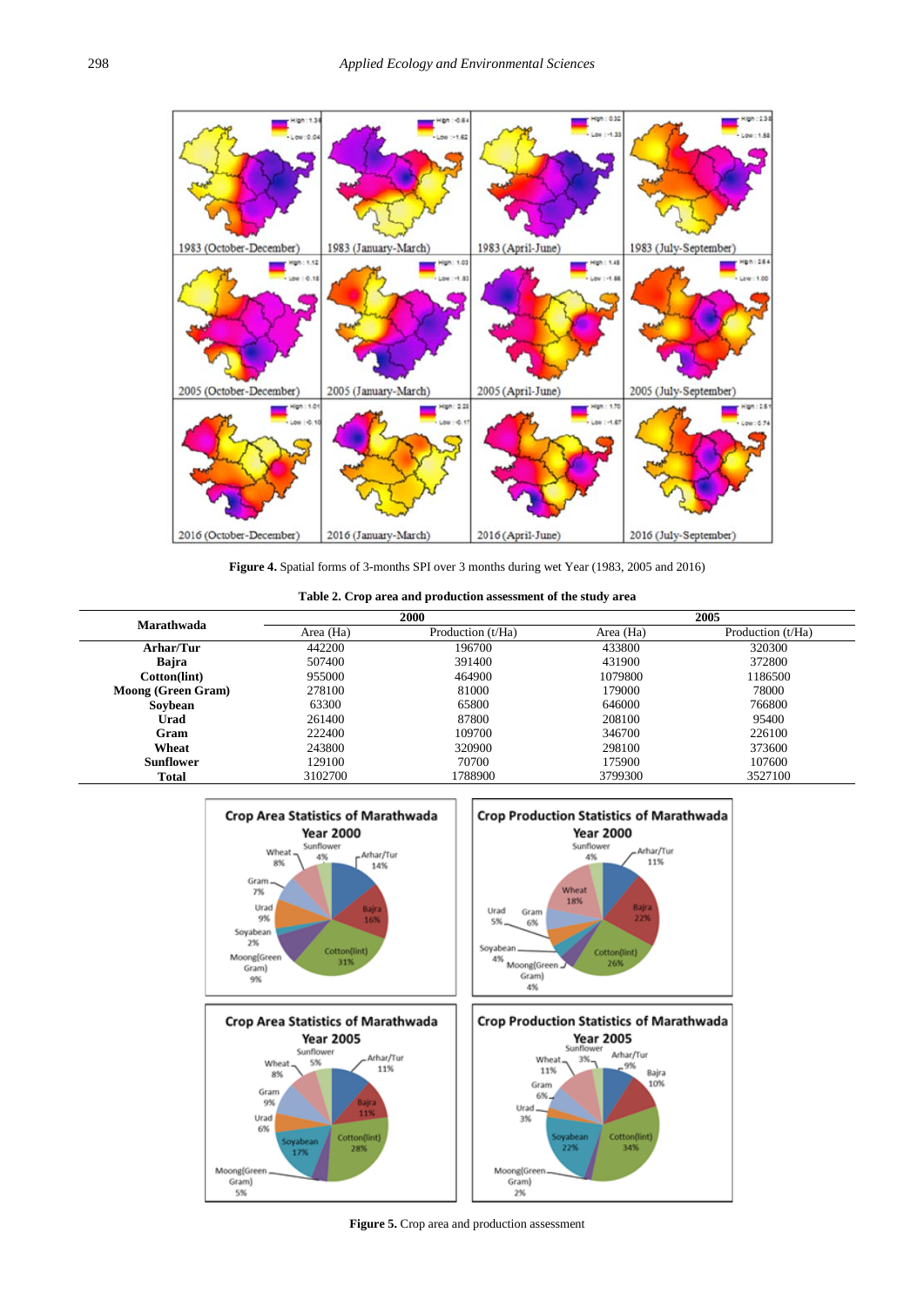



**Figure 6.** Crop production and SPI values (**a.** 2000 and **b.** 2005)

# **4. Results**

## **4.1. Agriculture Production Data Assessment**

Crop production statistics have been collected district-wise for the entire Marathwada region of two years i.e. 2000 and 2005. It is including all major crops like bajra, cotton, wheat, gram, soybean, green gram, urad, and sunflower. In addition to that, the area and production for all eight districts of semi-arid Marathwada region, Maharashtra calculated in percentile [\(Table 2](#page-4-0) and Figure 5) [\[24,26\].](#page-8-3) The agricultural drought assessment based on the SPI values was used for exploring the spatial pattern of drought and also through the comparison of crop production data to the precipitation indexing values shown in (Figure 6). The spatial pattern of SPI for the dry year (1972, 2000, and 2014) shown in Figure 3, almost all areas of the Marathwada region experienced drought. The spatial pattern of SPI values in drought years 1972, 2000 and 2014 in the growing crop season i.e. June to September, shows that among the three-drought year, the year 1972 extremely dry and the SPI values vary in between -2.33 to -2.46 so the entire Marathwada region suffers from severe drought.

## **4.2. SPI and Drought Assessment**

The interpolated maps of SPI, for drought (1972 and 2000) and wet (1983 and 2005) years have been presented to show the pattern of SPI during these years (Figure 3 and Figure 4).

In the last 4 years, the study region has been facing

extremely cruel weather. In the monsoon season, which is the lifeline of the rainfed region has been playing truant**.**  Last year, the region experienced the highest rainfall deficit in the past 10 years at -42%. In both districts (Beed and Parbhani in 2014), it was higher than 40%, leading to a severe water crisis. The 3-months (January to March) SPI value for the dry year 2014, shows the temporal dynamics of above-normal precipitation distribution in Marathwada. In addition to the dismal rainfall, Marathwada has been battered by unseasonal rainfall and hailstorms in 2014 months of February, March, and November. Destroying Rabi plantations and negative SPI values during the cropping season of the year indicate that there was rainfall shortfall in these areas during the southwest monsoon season, i.e. during June-September.

In 1972, 2000 and 2014, the spatial pattern of 3-months SPI across critical months for Kharif crops depicts negative SPI, with a majority of areas having an SPI value below or near to -2.0. Thus, the spatiotemporal evolution of the SPI indicates that during 1972, 2000 and 2014 was a severe drought year taking into account the degree, duration, and extent of a negative SPI.

Furthermore, the 3-months SPI patterns of September for rainfall stations in Marathwada, Maharashtra (Figure 7) reveal that in 1972 the SPI dropped as low as -2.77 and most of the stations had 3-months SPI below -1.5. These results further indicate, that 1972 was a most severe drought year and SPI of the last 10 years shows that receptivity of shortfall rainfall during the monsoon season is negative SPI values and unseasonal heavy rainfall so farmers crop production was affected not only during Kharif but also Rabi and Zaid crop season.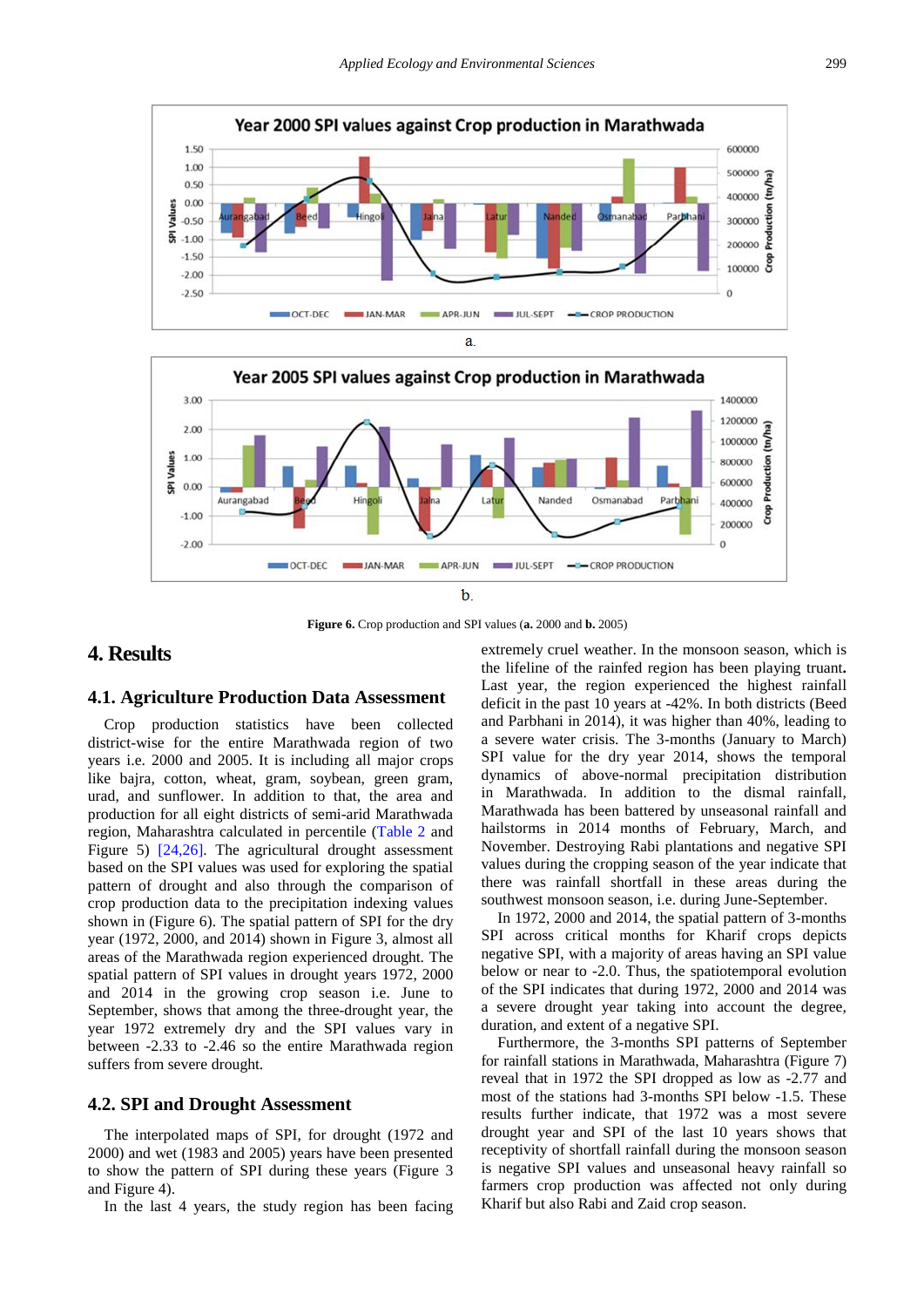

 $(A)$  1972



 $(B)$  2000







 $(D)$  1983

**Figure 7.** Three-months SPI for drought years **(A)** 1972 **(B)** 2000 and wet years **(C)** 2005 and **(D)** 1983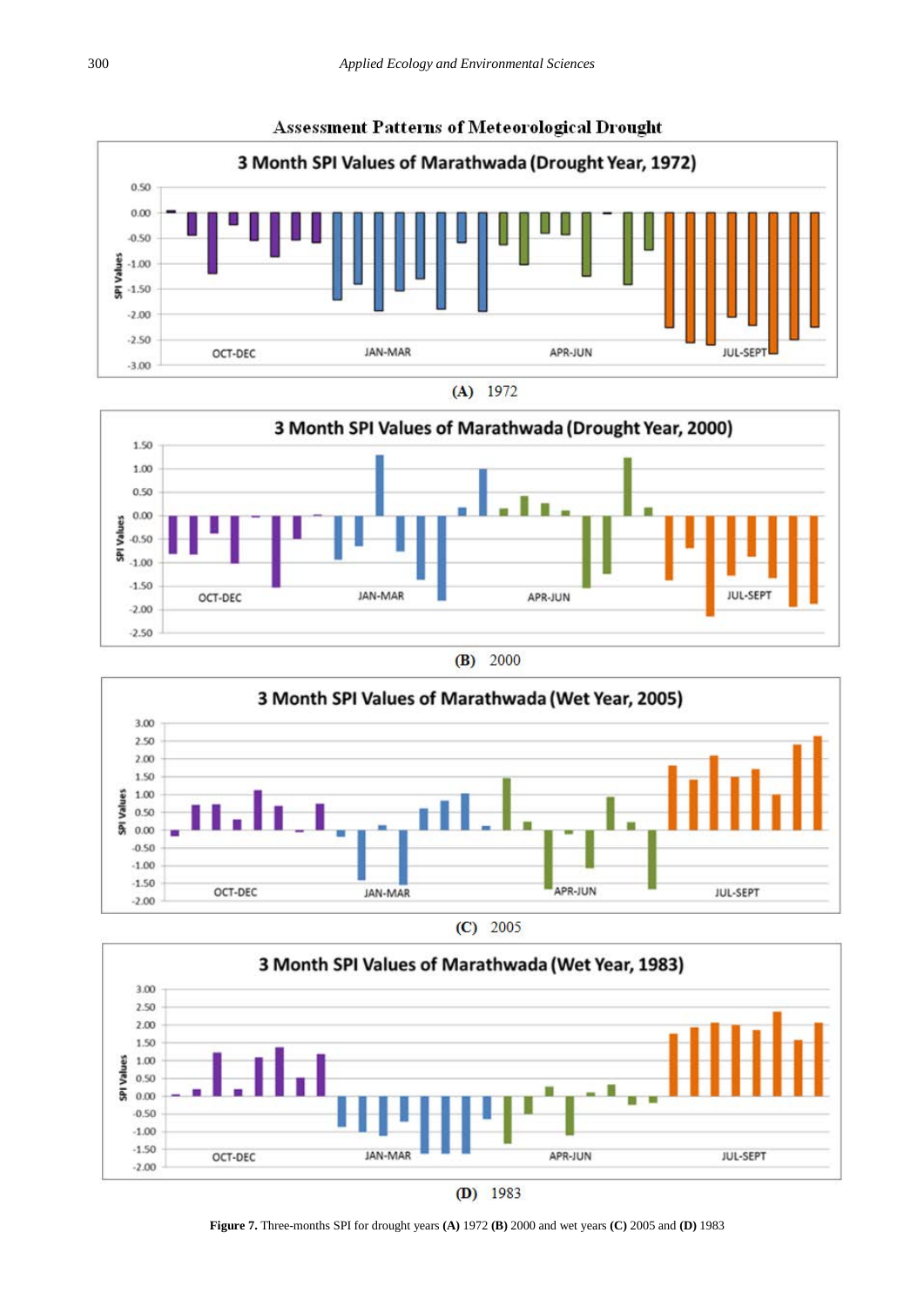# <span id="page-7-10"></span>**5. Discussion**

The study carried out for drought assessment in the semi-arid region of Marathwada. The results reveal not only understand the behavior of meteorological and agricultural drought but also to analyze its impact on the socio-economic livelihood of the population and farmers of this region. Which is directly related to the life of the individual in the region, according to [\[20\]](#page-8-0) the highest number (125) suicide was reported in drought-affected Beed district and lowest (42) suicide in the Hingoli district and also in another remaining district of Marathwada, which comes under rain shadow region and it receives approximate average 700mm rainfall.

Generally, the drought indices are permitted to detect and assess the onset of drought events and to understand the severity. Also, it allows an evaluation of spatial and temporal feature drought as well as comparative assessment between different regions [\[8\].](#page-7-6)

According to [\[28\],](#page-8-7) it can be considered as the first step for assessing regional drought. Needless to say, that it should be followed by a more comprehensive approach associated with predicted damages caused by drought events. Furthermore, the procedure may be used for assessing the drought potential of each unit area. The advantage of the proposed methodology of assessment of drought is its simplicity, transparency, and universality. It produces a quick result that requires low infrastructure, understandable, and compatible with the result of another region. Therefore, proposed methodology can be an initial basis for developing a drought assessment and evaluation system and also the estimation and management, it is the basis to make a Decision Support System (DSS) for adaptation and mitigation plan for drought events of government agencies and organizations.

# **6. Conclusion**

In this study, the meteorological and agricultural drought in eight districts of Marathwada was assessed with precipitation data and SPI (3-months' time scale) values. The result of agricultural drought assessment compared and verified by crop production data.

The SPI is useful to present the Spatio-temporal assessment of meteorological drought at a seasonal level in eight districts. Based on SPI values, it is possible to categorize 1972, 2000, and 2014 drought years and years 1983, 2005, and 2016 are wettest years from 1970-2017 precipitation data of all stations. Whenever SPI values are showing below or equal to -1.0 indicating occurrence of drought. The collected negative values of SPI during crop growing season can be useful in the measurement of drought severity. Drought Assessment will be useful for developing drought preparedness plans and formulating drought mitigation strategies in the Marathwada region.

## **Acknowledgements**

All authors are thankful to all research colleges, laboratory staff, and all professors of the Department of Environmental Science, Dr. Babasaheb Ambedkar Marathwada University, Aurangabad for their continuous guidance. We are also very much thankful to the farmers of the Marathwada region for their cooperation during a field visit.

# **References**

- <span id="page-7-0"></span>[1] Economic Survey of Maharashtra, "Economic Survey of Maharashtra," Directorate of Economics and Statistics, Planning Department, Mumbai, 2012.
- <span id="page-7-1"></span>[2] B. Venkateswarlu, R. D. Ahire, and P. S. Kapse, "Farmers Suicides in Marathwada Region of India: A Causative Analysis," *Int.J.Curr.Microbiol.App.Sci*, vol. 8, no. 04, pp. 296-308, Apr. 2019.
- <span id="page-7-2"></span>[3] W. C. Palmer, "Meterological Drought," *US Weather Bureau, Washington, DC*, vol. 58, 1965.
- <span id="page-7-3"></span>[4] W. J. Gibbs, J. V. Maher, and A. B. of Meteorology, *Rainfall deciles as drought indicators*. Melbourne: Bureau of Meteorology, 1967.
- <span id="page-7-4"></span>[5] T. B. McKee, N. J. Doesken, and J. Kleist, "THE RELATIONSHIP OF DROUGHT FREQUENCY AND DURATION TO TIME SCALES," p. 6, 1993.
- [6] D. McKee, T. B. N. J. and Kleist, J, "Drought Monitoring with Multiple Time Scales - Technische Informationsbibliothek (TIB)," 1995. [Online]. Available: https://www.tib.eu/en/search/id/BLCP%3ACN008169111/Drough t-Monitoring-with-Multiple-Time-Scales/. [Accessed: 19-Feb-2020].
- <span id="page-7-5"></span>[7] P. G. Gore and K. C. S. Ray, "Droughts and aridity over districts of Gujarat," *Journal of Agrometeorology*, 04-Mar-2002. [Online]. Available: https://eurekamag.com/research/003/719/003719097.php. [Accessed: 19-Feb-2020].
- <span id="page-7-6"></span>[8] W. M. Alley, "The Palmer drought severity index: limitations and assumptions," *Journal of climate and applied meteorology*, vol. 23, no. 7, pp. 1100-1109, 1984.
- <span id="page-7-7"></span>[9] N. B. Guttman, "Comparing the Palmer Drought Index and the Standardized Precipitation Index1," *JAWRA Journal of the American Water Resources Association*, vol. 34, no. 1, pp. 113-121, 1998.
- <span id="page-7-8"></span>[10] N. B. Guttman, "Accepting the Standardized Precipitation Index: A Calculation Algorithm1," *JAWRA Journal of the American Water Resources Association*, vol. 35, no. 2, pp. 311-322, 1999.
- <span id="page-7-9"></span>[11] L. Ji and A. Peters, "Assessing vegetation response to drought in the northern Great Plains using vegetation and drought indices," *Remote Sensing of Environment*, vol. 87, pp. 85-98, Sep. 2003.
- [12] A. U. Komuscu, "Using the SPI to Analyze Spatial and Temporal Patterns of Drought in Turkey," vol. 11, no. 1, p. 8, 1999.
- <span id="page-7-11"></span>[13] R. A. Seiler, M. Hayes, and L. Bressan, "Using the standardized precipitation index for flood risk monitoring," *International Journal of Climatology*, vol. 22, no. 11, pp. 1365-1376, 2002.
- <span id="page-7-12"></span>[14] F. Anctil, W. Larouche, A. A. Viau, and L.-É. Parent, "Exploration de l'indicateur standardisé de précipitation à l'aide d'une analyse statistique régionale," *Can. J. Soil. Sci.*, vol. 82, no. 1, pp. 115-125, Feb. 2002.
- <span id="page-7-13"></span>[15] X. Lana, C. Serra, and A. Burgueño, "Patterns of monthly rainfall shortage and excess in terms of the standardized precipitation index for Catalonia (NE Spain)," *International Journal of Climatology*, vol. 21, no. 13, pp. 1669-1691, 2001.
- <span id="page-7-14"></span>[16] B. Lloyd-Hughes and M. A. Saunders, "Seasonal prediction of European spring precipitation from El Niño-Southern Oscillation and Local sea-surface temperatures," *International Journal of Climatology*, vol. 22, no. 1, pp. 1-14, 2002.
- <span id="page-7-15"></span>[17] K. Chaudhari and V. Dadhwal, "Assessment of impact of drought-2002 on the production of major kharif and rabi crops using standardized precipitation index," *Journal of agrometeorology*, vol. 6, pp. 10-15, Jun. 2004.
- <span id="page-7-16"></span>[18] A. K. Mishra and V. P. Singh, "Drought modeling - A review," 2011.
- <span id="page-7-17"></span>[19] CGWB, "Central Ground Water Board, Ministry of Water Resources, RD &GR Government of India," 2012. [Online]. Available: http://cgwb.gov.in/District\_Profile/Maharashtra\_districtprofile.ht

ml. [Accessed: 19-Feb-2020].